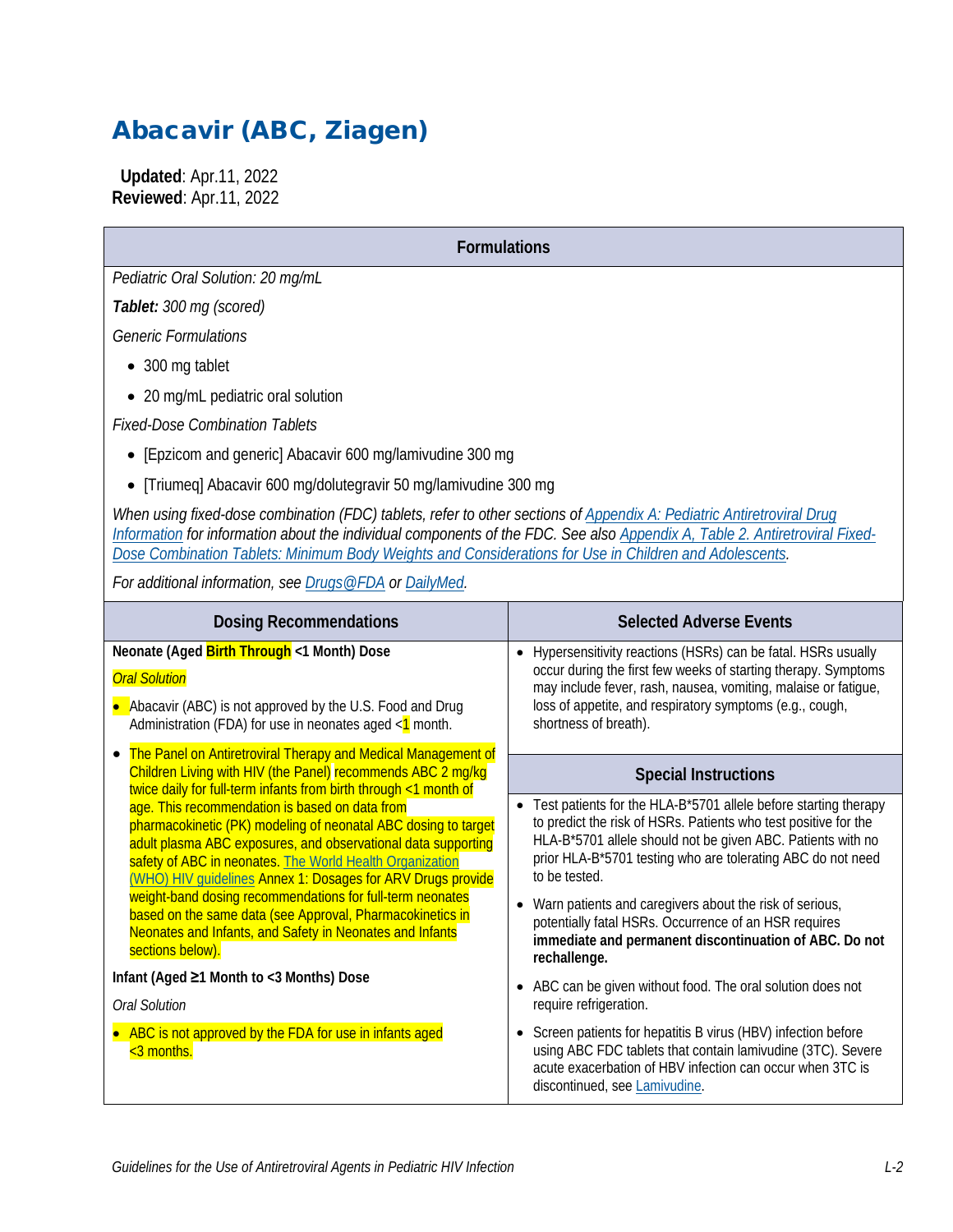• The Panel recommends ABC  $\frac{4}{3}$  mg/kg twice daily in full-term infants aged ≥1 month to <3 months. This recommendation is based on modeling data of the ABC 4 mg/kg twice-daily dose using PK simulation for full-term infants aged ≥1 month to <3 months. The International Maternal Pediatric Adolescent AIDS Clinical Trials (IMPAACT) P1106 study and two observational cohorts provide reassuring data on the safety of ABC in infants with HIV aged <3 months. See Approval, Pharmacokinetics in Neonates and Infants, and Safety in Neonates and Infants sections below.

#### **Infant and Child (Aged ≥3 Months) Dose**

*Oral Solution*

- ABC 8 mg/kg twice daily (maximum 300 mg per dose) or ABC 16 mg/kg once daily (maximum 600 mg per dose)
- In infants and young children who are being treated with liquid formulations of ABC, initiation with once-daily ABC is not generally recommended. In older children who can be treated with tablet formulations, therapy can be initiated with once-daily administration. In clinically stable patients who have undetectable viral loads and stable CD4 T lymphocyte counts while receiving the liquid formulation of ABC twice daily, the ABC dose can be changed from twice daily to once daily with the liquid or tablet formulations (see text below).

#### **Weight-Band Dosing for Children and Adolescents Weighing ≥14 kg**

|                 | Scored 300-mg Tablet |                        |                                       |
|-----------------|----------------------|------------------------|---------------------------------------|
| Weight          | <b>Twice-Daily</b>   | <b>Twice-Daily</b>     | Once-Daily                            |
|                 | Dose, AM             | Dose, PM               | Dose                                  |
| 14 kg to        | $\frac{1}{2}$ tablet | 1/ <sub>2</sub> tablet | 1 tablet                              |
| $<$ 20 kg       | $(150 \text{ mg})$   | $(150 \text{ mg})$     | $(300 \text{ mg})$                    |
| $\geq$ 20 kg to | $\frac{1}{2}$ tablet | 1 tablet               | 1 <sup>1</sup> / <sub>2</sub> tablets |
| $<$ 25 kg       | $(150 \text{ mg})$   | $(300 \text{ mg})$     | $(450 \text{ mg})$                    |
| $\geq$ 25 kg    | 1 tablet             | 1 tablet               | 2 tablets                             |
|                 | $(300 \text{ mg})$   | $(300 \text{ mg})$     | $(600 \text{ mg})$                    |

*Child and Adolescent (Weighing* <sup>≥</sup> *25 kg) and Adult Dose*

• ABC 300 mg twice daily or ABC 600 mg once daily

#### **[Epzicom] Abacavir/Lamivudine**

*Child and Adolescent (Weighing ≥25 kg) and Adult Dose:*

• One tablet once daily

#### **[Triumeq] Abacavir/Dolutegravir/Lamivudine**

*Child and Adolescent (Weighing ≥25 kg) and Adult Dose*

• One tablet once daily

#### **Metabolism/Elimination**

- ABC is systemically metabolized by alcohol dehydrogenase and glucuronyl transferase.
- The majority of ABC is excreted as metabolites in urine.

#### **Abacavir Dosing in Patients with Hepatic Impairment**

- ABC requires a dose adjustment in patients with mild hepatic insufficiency and is contraindicated with moderate or severe hepatic insufficiency.
- **Do not use** Epzicom and Triumeq (or the generic equivalents of these FDC tablets) in patients with impaired hepatic function, because the dose of ABC cannot be adjusted.

#### **Abacavir Dosing in Patients with Renal Impairment**

- ABC does not require dose adjustment in patients with renal impairment.
- **Do not use** Epzicom and Triumeq (or the generic equivalents of these FDC tablets) in patients with creatinine clearance <50 mL/min or patients on dialysis, because the doses of 3TC (in all three FDCs) cannot be adjusted.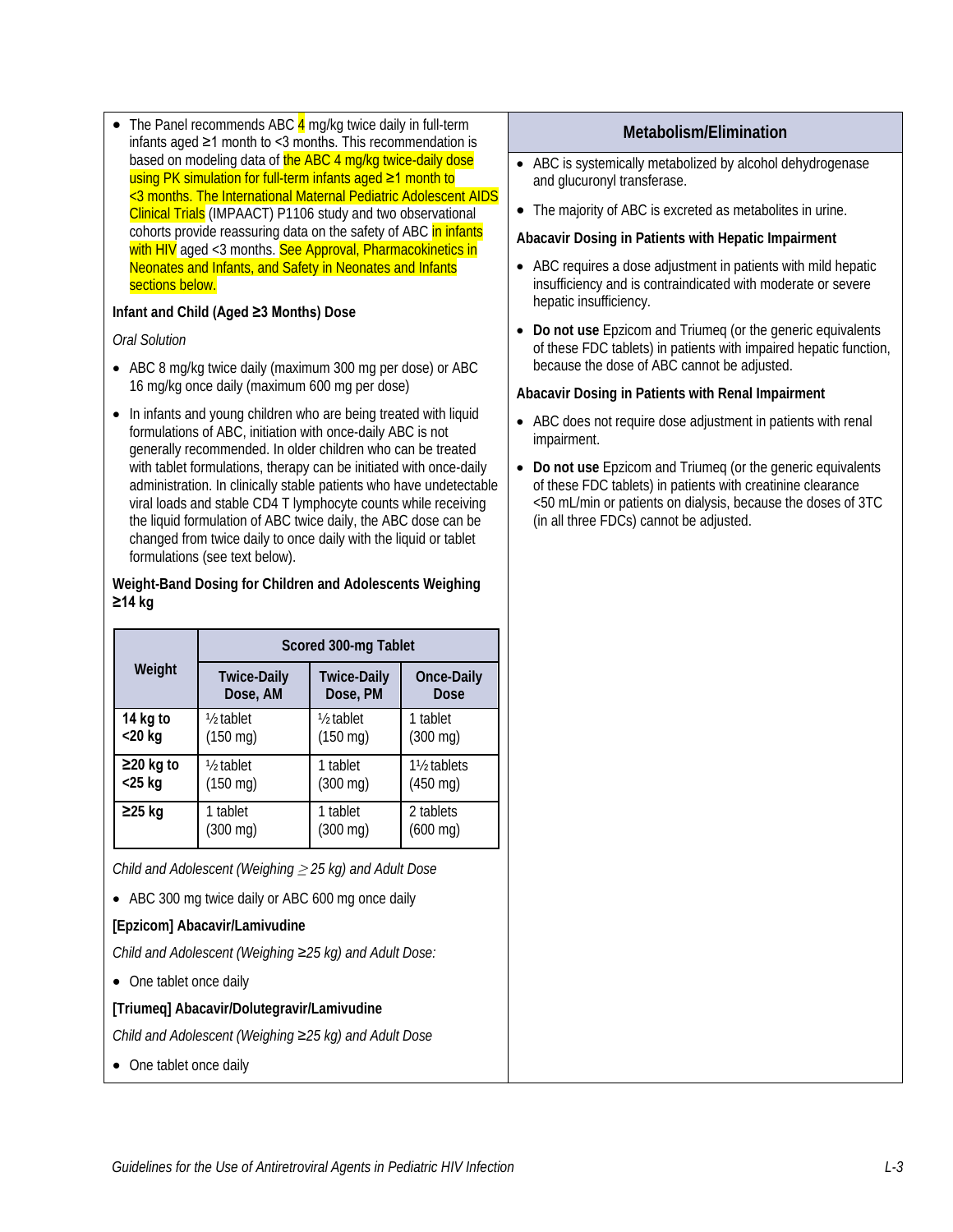| • This FDC tablet can be used in patients who are antiretroviral<br>(ARV)-naive or ARV-experienced (but integrase strand transfer<br>inhibitor-naive) and who are not being treated with uridine<br>diphosphate glucuronosyltransferase 1A1 or cytochrome P450<br>3A inducers. |
|--------------------------------------------------------------------------------------------------------------------------------------------------------------------------------------------------------------------------------------------------------------------------------|
| The FDA-approved dose for pediatric patients is one tablet once<br>daily for patients weighing ≥40 kg (see Dolutegravir for more<br>information).                                                                                                                              |

# **Drug Interactions**

Additional information about drug interactions is available in the [Adult and Adolescent Antiretroviral](https://clinicalinfo.hiv.gov/en/guidelines/adult-and-adolescent-arv/whats-new-guidelines)  [Guidelines](https://clinicalinfo.hiv.gov/en/guidelines/adult-and-adolescent-arv/whats-new-guidelines) and the [HIV Drug Interaction Checker.](https://www.hiv-druginteractions.org/)

- Abacavir (ABC) neither inhibits nor is metabolized by hepatic cytochrome P450 enzymes. Therefore, it does not cause significant changes in the clearance of agents that are metabolized through these pathways, such as protease inhibitors (PIs) and non-nucleoside reverse transcriptase inhibitors.
- ABC plasma concentrations can decrease when ABC is used concurrently with the ritonavir-boosted PIs atazanavir/ritonavir, lopinavir/ritonavir, and darunavir/ritonavir.<sup>[1-3](#page-7-0)</sup> The mechanism and the clinical significance of the drug interactions with these PIs are unknown. Currently, no recommendations exist for dose adjustments when ABC is coadministered with one of these boosted PIs.
- Alcohol exposure  $(0.7 \text{ g per kg ethanol},$  which is equivalent to five alcoholic drinks) interferes with ABC metabolism; it affects the activity of alcohol dehydrogenase and glucuronyl transferase. This interference increased ABC area under the curve (AUC) plasma exposure by 41% in adult men with HIV who received ABC 600 mg daily.[4](#page-7-1)
- ABC oral solution contains sorbitol, which decreased the exposure of lamivudine (3TC) oral solution in adults when the drugs were administered concurrently.<sup>[5](#page-7-2)</sup>

# **Major Toxicities**

- *More common:* Nausea, vomiting, fever, headache, diarrhea, rash, anorexia
- *Less common (more severe):* Serious and sometimes fatal hypersensitivity reactions (HSRs) have been observed in approximately 5% of adults and children (the rate varies by race/ethnicity) receiving ABC. HSRs generally occur during the first 6 weeks of therapy, but they have also been reported after a single dose of ABC. The risk of an ABC HSR is associated with the presence of the HLA-B\*5701 allele; the risk is greatly reduced by not using ABC in those who test positive for the HLA-B\*5701 allele. The HSR to ABC is a multiorgan clinical syndrome usually characterized by rash, or signs or symptoms in two or more of the following groups:
	- o Fever
	- o Constitutional symptoms, including malaise, fatigue, or achiness
	- o Gastrointestinal signs and symptoms, including nausea, vomiting, diarrhea, or abdominal pain
	- o Respiratory signs and symptoms, including dyspnea, cough, or pharyngitis
	- o Laboratory and radiologic abnormalities, including elevated liver function tests, elevated creatine phosphokinase, elevated creatinine, lymphopenia, and pulmonary infiltrates. Lactic acidosis and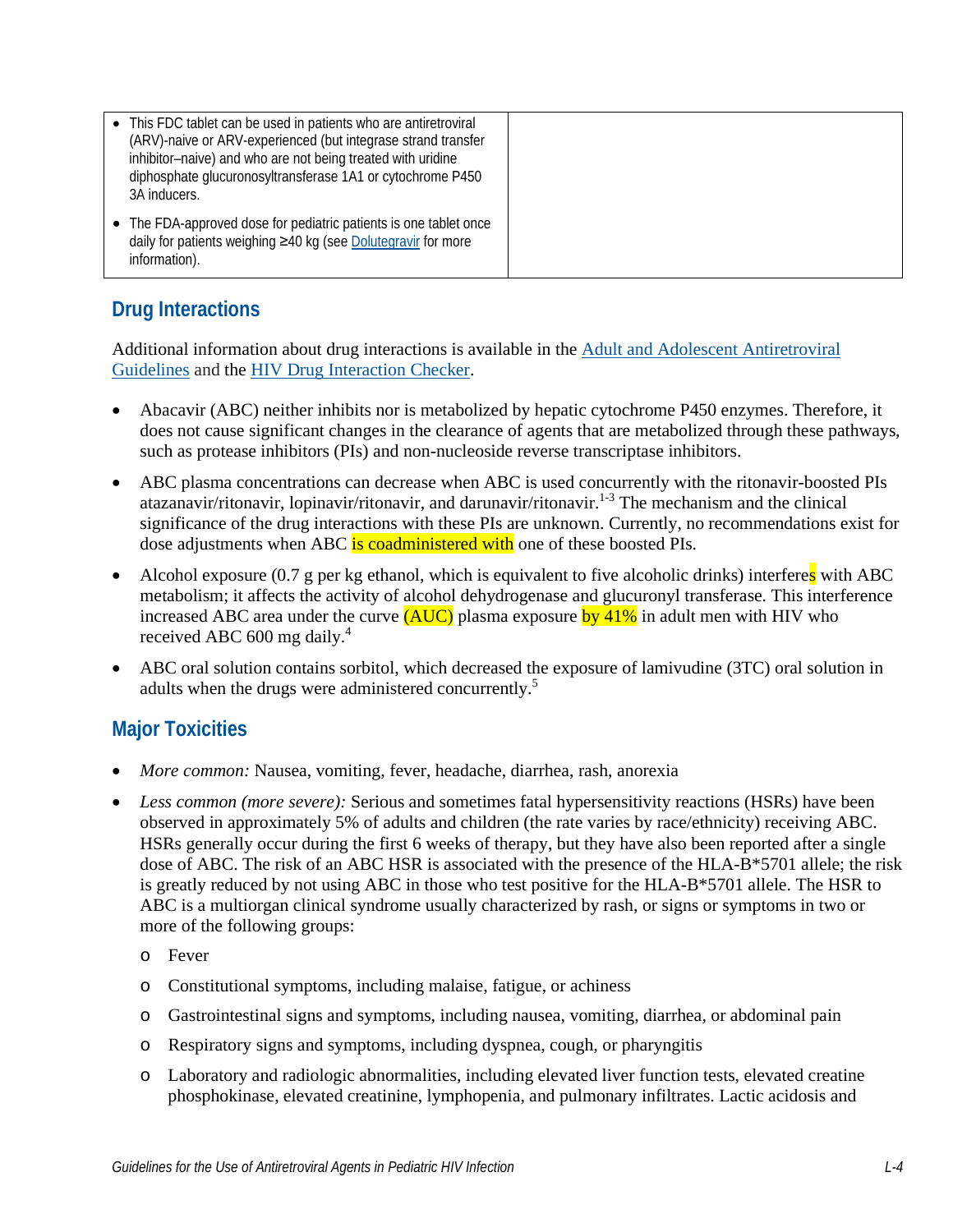severe hepatomegaly with steatosis—including fatal cases—also have been reported. Pancreatitis with laboratory abnormalities can occur.

If an HSR is suspected, ABC **should be stopped immediately and not restarted because hypotension and death may occur upon rechallenge.**

- *Rare:* Increased levels of liver enzymes, elevated blood glucose levels, elevated triglycerides (see cardiovascular risk below). Pancreatitis, lactic acidosis, and severe hepatomegaly with steatosis including fatal cases—have been reported.
- *Rare*: Drug reaction (or rash) with eosinophilia and systemic symptoms (DRESS) syndrome.
- *Rare:* Several observational cohort studies suggest that an increased risk of myocardial infarction exists in adults who are currently using ABC or who have recently used ABC; however, other studies have not substantiated this finding, and no prospective data are available on the cardiovascular risks associated with ABC use in children. One cohort study of South African adolescents (in which 385 participants had HIV and 63 participants were HIV-negative controls) with a median age of 12 years reported an association between ABC exposure and insulin resistance, which was evaluated using homeostatic model assessment. These findings suggest that the use of ABC may be a cardiovascular risk factor for young people with perinatally acquired HIV[.6](#page-7-3)

### **Resistance**

The International Antiviral Society–USA (IAS-USA) maintains a [list of updated HIV drug resistance](https://www.iasusa.org/resources/hiv-drug-resistance-mutations/)  [mutations,](https://www.iasusa.org/resources/hiv-drug-resistance-mutations/) and the [Stanford University HIV Drug Resistance Database](http://hivdb.stanford.edu/DR/) offers a discussion of each mutation.

### **Pediatric Use**

### *Approval*

ABC is approved by the U.S. Food and Drug Administration (FDA) for use in children with HIV aged ≥3 months as part of the nucleoside reverse transcriptase inhibitor (NRTI) component of antiretroviral therapy (ART). The World Health Organization (WHO), however, provides dosing guidance for ABC as a component of the NRTI backbone for full-term neonates starting at birth and weighing  $\geq 2$  kg (see Annex 1: Dosages for ARV Drugs in the [WHO HIV guidelines\)](https://www.who.int/publications/i/item/9789240031593). The WHO guidance for ABC dosing in neonates increases the choices of antiretroviral (ARV) agents for the management of newborns in special situations where stock outs of nevirapine or zidovudine (ZDV) may affect the ability to effectively provide postnatal prophylaxis or treatment of neonatal HIV. The WHO recommendation of ABC dosing for infants starting at 1 month of age is based on the inclusion of ABC as a preferred NRTI component of the first- and second-line ARV regimens for children in the [WHO HIV guidelines.](https://www.who.int/publications/i/item/9789240031593) This recommendation also takes into account the availability of the President's Emergency Plan for AIDS Relief (PEPFAR) tentatively approved pediatric generic ABC formulations—including coformulations that include 3TC—and the cost of ARV drugs in resource-limited settings.

# **Efficacy**

Both the once-daily and twice-daily doses of ABC have demonstrated durable antiviral efficacy in pediatric clinical trials that is comparable to the efficacy observed for other NRTIs in children.<sup>[7-11](#page-7-4)</sup>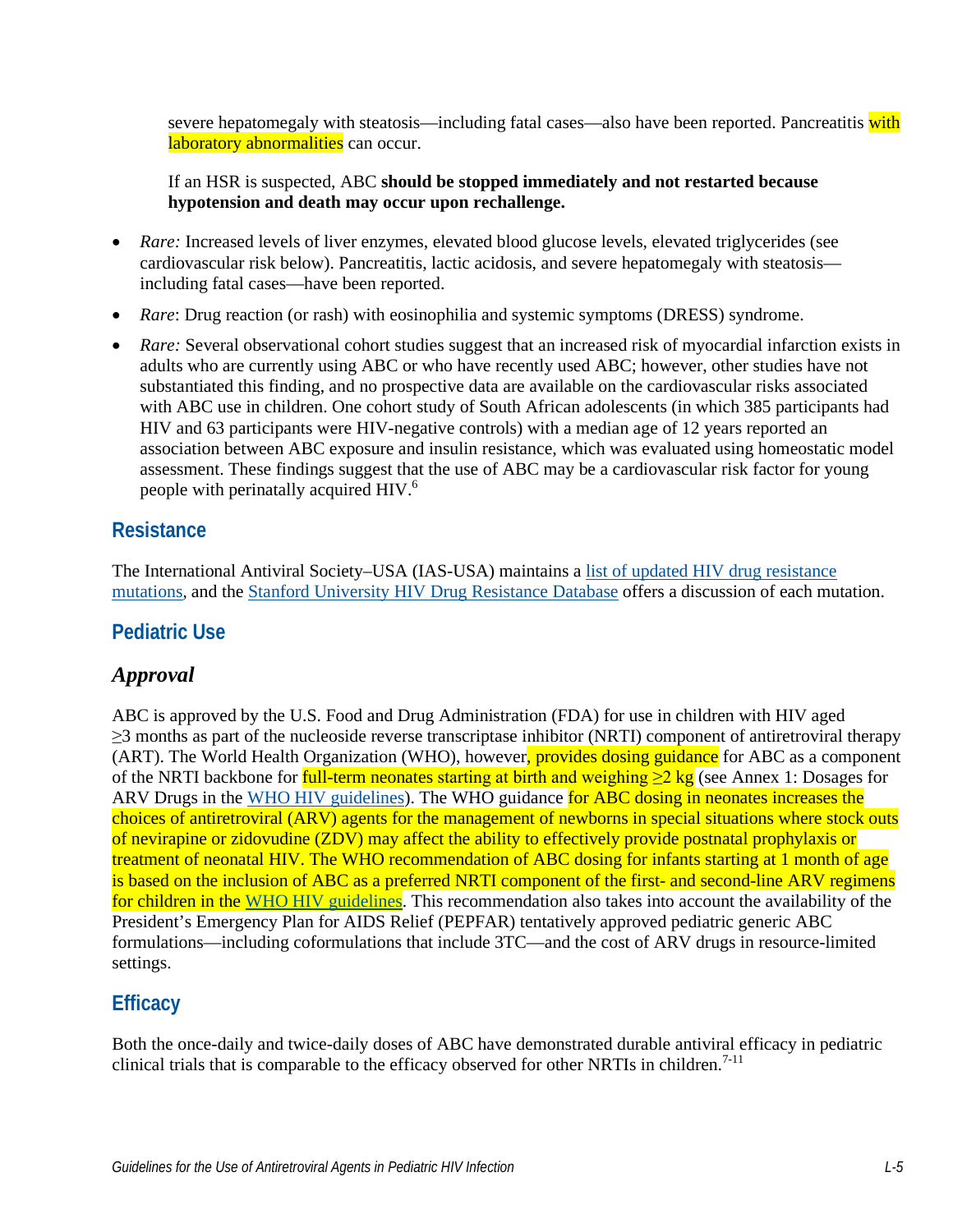### **Pharmacokinetics**

### *Pharmacokinetics in Neonates and Infants*

The International Maternal Pediatric Adolescent AIDS Clinical Trials (IMPAACT) P1106 trial reported PK data in 25 infants aged  $\leq$ 3 months who were initiated on a median ABC dose of 10 mg/kg (range, 6–13 mg/kg) twice daily in combination with lamivudine and lopinavir/ritonavir. Median age was 6 weeks (range, 1.5–11 weeks); median weight was  $2.250$  g (range, 1,360–3,320 g); median gestational age was 36 weeks (range, 27–39 weeks). Sparse and pre-dose PK ABC samples were repeatedly obtained throughout 24 weeks of study follow-up, and population PK modeling was applied. ABC plasma exposures were high compared to the published data in infants aged >3 months and decreased rapidly between 2 and 8 months of age as the infants matured and ABC clearance increased.<sup>12</sup>

PK modeling of ABC starting at birth has been conducted using pooled data from 308 ABC concentration measurements obtained from three studies administering ABC liquid to 45 young infants (including 21 fullterm neonates <15 days of age with intensive PK).<sup>13</sup> Two of these studies, the Pediatric AIDS Clinical Trials Group (PACTG) 321 study and Tygerberg cohort, performed intensive PK sampling in full-term neonates receiving ABC for HIV prophylaxis. The third study, IMPAACT P1106, performed sparse PK sampling on full-term and low-birth weight ([LBW] <2,500 g) infants with HIV, initiating ABC-based ART after 1 month of age. LBW infants were older at the first PK assessment, with a median postnatal age of 78 days (range, 41– 190) and weight of 3.6 kg (range, 2.4–5.8). ABC PK parameters in neonates were estimated using PK simulations to achieve plasma ABC exposures  $(AUC_{0-12})$  within the expected adult range (3.2–25.2 mcg**•**hr/mL). ABC elimination was greatly reduced at birth but rapidly increased during the first weeks of life. Simulations predicted that an ABC dose of 2 mg/kg twice daily in full-term neonates from birth to <4 weeks and an ABC dose of 4 mg/kg twice daily in infants aged 4 to 12 weeks would achieve target  $AUC_{0-12}$ ; however, data in LBW infants are lacking.<sup>13</sup> Based on these data, the weight-band dosing of ABC for neonates has been developed for neonates from birth to age <1 month and is included in the [WHO](https://www.who.int/publications/i/item/9789240031593) HIV [Guidelines](https://www.who.int/publications/i/item/9789240031593) Annex 1: Dosages for ARV Drugs.<sup>14</sup> This weight-band dosing for neonates approximates the ABC dosing per kg based on the postnatal age (see Table 1 below).

| <b>Birth to &lt;1 Month of Age</b> |                                                               |                                                                                                                             |  |
|------------------------------------|---------------------------------------------------------------|-----------------------------------------------------------------------------------------------------------------------------|--|
| <b>Weight</b>                      | <b>Volume of ABC Oral Solution</b><br>20 mg/mL Twice Dailya,b | <b>ABC Dose in mg Twice Daily</b><br>(ranges mg/kg, from lowest to highest weight within<br>the weight band) <sup>a,b</sup> |  |
| <mark>2 kg to &lt;3 kg</mark>      | $0.4$ mL                                                      | $8 \text{ mg} (4.0 - 2.8 \text{ mg/kg})$                                                                                    |  |
| <mark>3 kg to &lt;4 kg</mark>      | $0.5$ mL                                                      | $10 \text{ mg } (3.3 - 2.6 \text{ mg/kg})$                                                                                  |  |
| 4 kg to $<$ 5 kg                   | $0.6$ mL                                                      | $12 \text{ mg } (3.0 - 2.4 \text{ mg/kg})$                                                                                  |  |

**Table 1. Simplified Weight-Band Dosing for Full-Term Neonates from Birth to <1 Month of Age [\(WHO](https://www.who.int/publications/i/item/9789240031593)  [HIV guidelines](https://www.who.int/publications/i/item/9789240031593) Annex 1: Table A1.4)** 

a Simplified weight-band dosing exceeds recommended mg/kg ABC dosing in neonates and infants.

**b Neonatal ABC dose is based on birth weight and does not require weight-based adjustment during the first month of life.** 

**Key:** ABC = Abacavir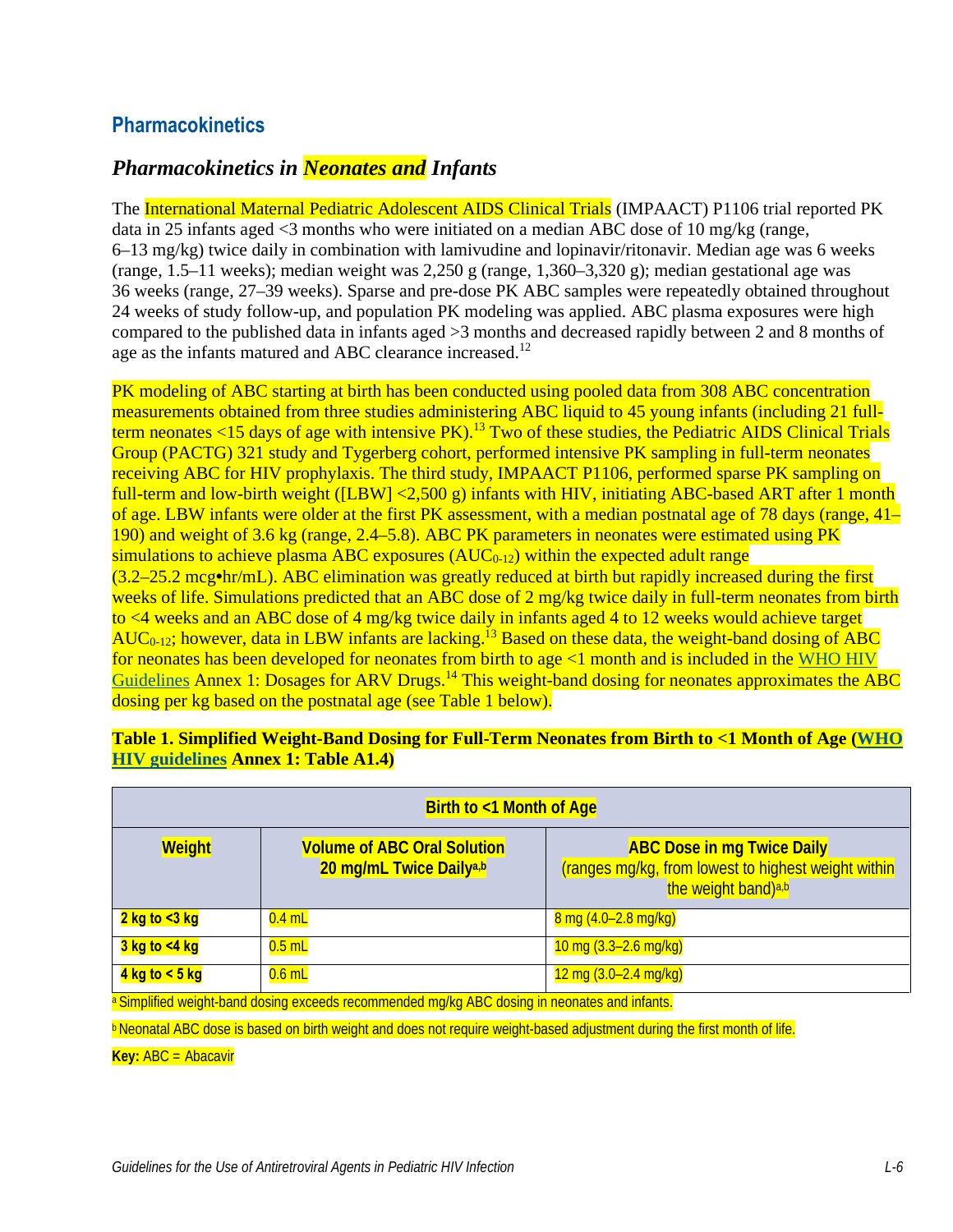For infants aged  $\geq 1$  month with weight 3 to <6 kg, the WHO [HIV guidelines](https://www.who.int/publications/i/item/9789240031593) currently recommend a twicedaily dose of 3 mL (60 mg) of ABC 20 mg/mL solution (range, 20.0–10.2 mg/kg). The weight-band dosing for neonates and infants within the WHO HIV guidelines is higher than the modeled weight-based dosing for practical considerations in resource-limited settings. As new, generic pediatric formulations of ABC become available in resource-limited settings, there is potential for the revision of the WHO weight-band dosing of ABC for young infants.

Based on the PK modeling from three infant studies<sup>13</sup> and the neonatal and infant safety data from IMPAACT 1106 study and two observational cohort studies (see Safety in Neonates and Infants below), the Panel on Antiretroviral Therapy and Medical Management of Children Living with HIV recommends an ABC dose of 2 mg/kg twice daily for neonates from birth to <1 month of age and an ABC dose of 4 mg/kg twice daily for full-term infants aged  $\geq 1$  month and <3 months.

# **Pharmacokinetics in Children**

PK studies of ABC in children aged <12 years have demonstrated that metabolic clearance of ABC in adolescents and young adults (aged 13–25 years) is slower than that observed in younger children and approximates clearance seen in older adults.[15](#page-8-3)

The PKs of ABC administered once daily in children with HIV aged 3 months through 12 years were evaluated in three crossover, open-label PK trials of twice-daily versus once-daily dosing of ABC and 3TC (PENTA 13 [n = 14], PENTA 15 [n = 18], and ARROW  $[n = 36]$ .<sup>4,[16-19](#page-8-4)</sup> The data from these three pediatric trials were used to develop a model for ABC PKs; this model predicted that systemic plasma ABC exposure after once-daily dosing would be equivalent to the exposure seen after twice-daily dosing in infants and children aged  $\leq$ 12 years.<sup>[16-20](#page-8-4)</sup> Both these trials and PK modeling have demonstrated that once-daily dosing with either the tablet or the liquid formulation of ABC produces plasma exposures comparable to those seen with a twice-daily dosing schedule that uses the same total daily dose of ABC.<sup>4</sup>

# **Dosing**

### *Dosing and Formulations*

Initially, the recommended dose for pediatric use was ABC 8 mg/kg twice daily for a total of 16 mg/kg per day. A 2015 FDA review suggested that a total daily dose of ABC 600 mg could be used safely in a person weighing 25 kg (i.e., ABC 24 mg/kg per day, a 50% increase from the previously recommended dose). The weight-band dosing table recommends total daily doses as high as ABC 21.5 mg/kg per day to ABC 22.5 mg/kg per day when treating patients with the tablet formulation.<sup>4</sup> No difference is seen in the ABC plasma  $C_{\text{max}}$  and area under the curve for the ABC liquid formulation compared to the tablet formulation.<sup>[21](#page-9-0)</sup> Doses of the liquid ABC formulation are similar to those used for weight-band dosing with tablet formulations and should be considered for use in younger children who are unable to swallow a pill.

In the three ABC dosing pediatric trials described above,<sup>16-19</sup> only children who had low viral loads and who were clinically stable on the twice-daily dose of ABC were eligible to change to once-daily ABC dosing. Efficacy data from a 48-week follow-up in the ARROW trial demonstrated clinical non-inferiority of oncedaily ABC ( $n = 336$ ) versus twice-daily ABC ( $n = 333$ ) in tablet form combined with a once-daily or twicedaily 3TC-based ARV regimen.<sup>11</sup> To date, no clinical trials have been conducted involving children who initiated therapy with once-daily dosing of the ABC liquid formulation. In children who can be treated with pill formulations, initiating therapy with once-daily dosing of ABC at a dose of 16 mg/kg (with a maximum dose of ABC 600 mg) is recommended. However, twice-daily dosing is recommended for infants and young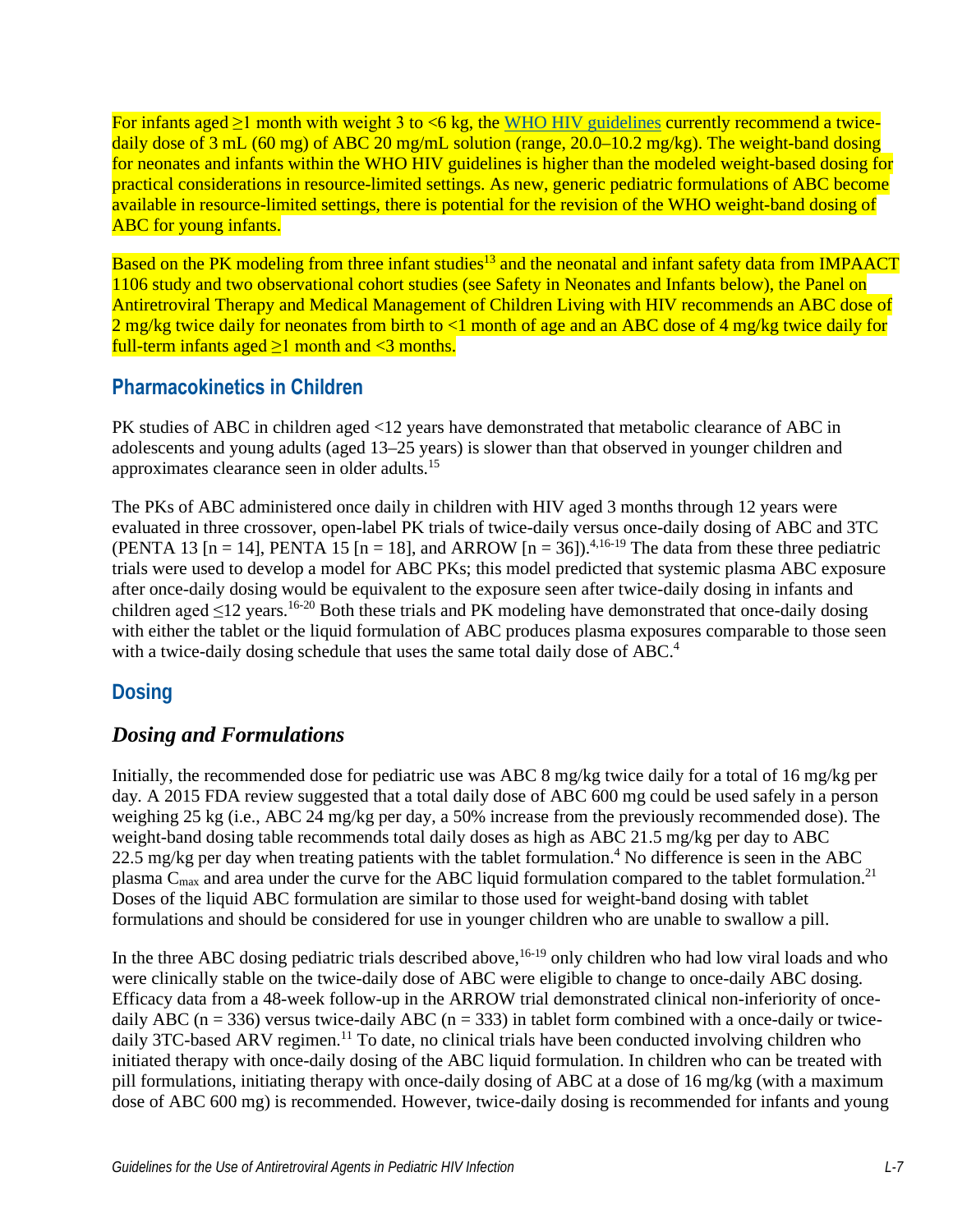children who initiate therapy with the liquid formulation of ABC. Switching to once-daily dosing with the liquid or pill formulation could be considered in clinically stable children with suppressed viral loads and stable CD4 T lymphocyte counts.

# **Toxicity**

### *Safety in Neonates and Infants*

Recent data from the IMPAACT P1106 trial and two observational European and African cohorts provided reassuring data on the safety of ABC in infants when initiated at <3 months of age, including infants with weight <3 kg.<sup>12[,22,](#page-9-1)23</sup> The IMPAACT P1106 trial reported 24 weeks of safety data in 25 infants who initiated ABC at the median age of 6 weeks. Of the 25 infants, one infant died of unknown cause 3 days after entry. Fourteen infants had Grade  $3/4$  adverse events (AEs); the most common were gastroenteritis (n = 4) and respiratory infection  $(n = 4)$ . No hypersensitivity was reported. All AEs were assessed as unrelated to ABC, except for one possibly related Grade 2 alanine aminotransferase in which all ARVs were stopped for 2 weeks until resolution and were restarted without further complications.<sup>12</sup> The European Pregnancy and Paediatric Infections Cohort Collaboration (EPPICC) reported safety outcomes among 139 children from 13 cohorts in 11 countries in Europe who initiated ABC at age  $\leq$ 3 months. By 12 months on ABC, 3.6% (n = 4) had discontinued ABC because of an ART safety concern and 11.8% ( $n = 15$ ) discontinued ABC for any reason.<sup>[22](#page-9-1)</sup> Another observational study of nine cohorts from the International Epidemiology Databases to Evaluate AIDS (IeDEA) Southern Africa collaboration compared safety outcomes between infants who started ABC aged  $\langle$ 28 days (n = 96) and those aged  $\geq$ 28 days (n = 835) and between infants who started ABC with weight  $\langle$ 3 kg  $(n = 246)$  and those with weight  $\geq 3$  kg  $(n = 53)$ .<sup>23</sup> ABC discontinuations at 6 and 12 months were not significantly different in infants who started ART aged <28 days and ≥28 days or in infants who weighed  $\langle 3 \text{ kg} \text{ and } \geq 3 \text{ kg.}^{23} \rangle$ 

ABC has less of an effect on mitochondrial function than the NRTI  $ZDV^{7,8}$  $ZDV^{7,8}$  $ZDV^{7,8}$  and less bone and renal toxicity than tenofovir disoproxil fumarate.<sup>24,[25](#page-9-4)</sup>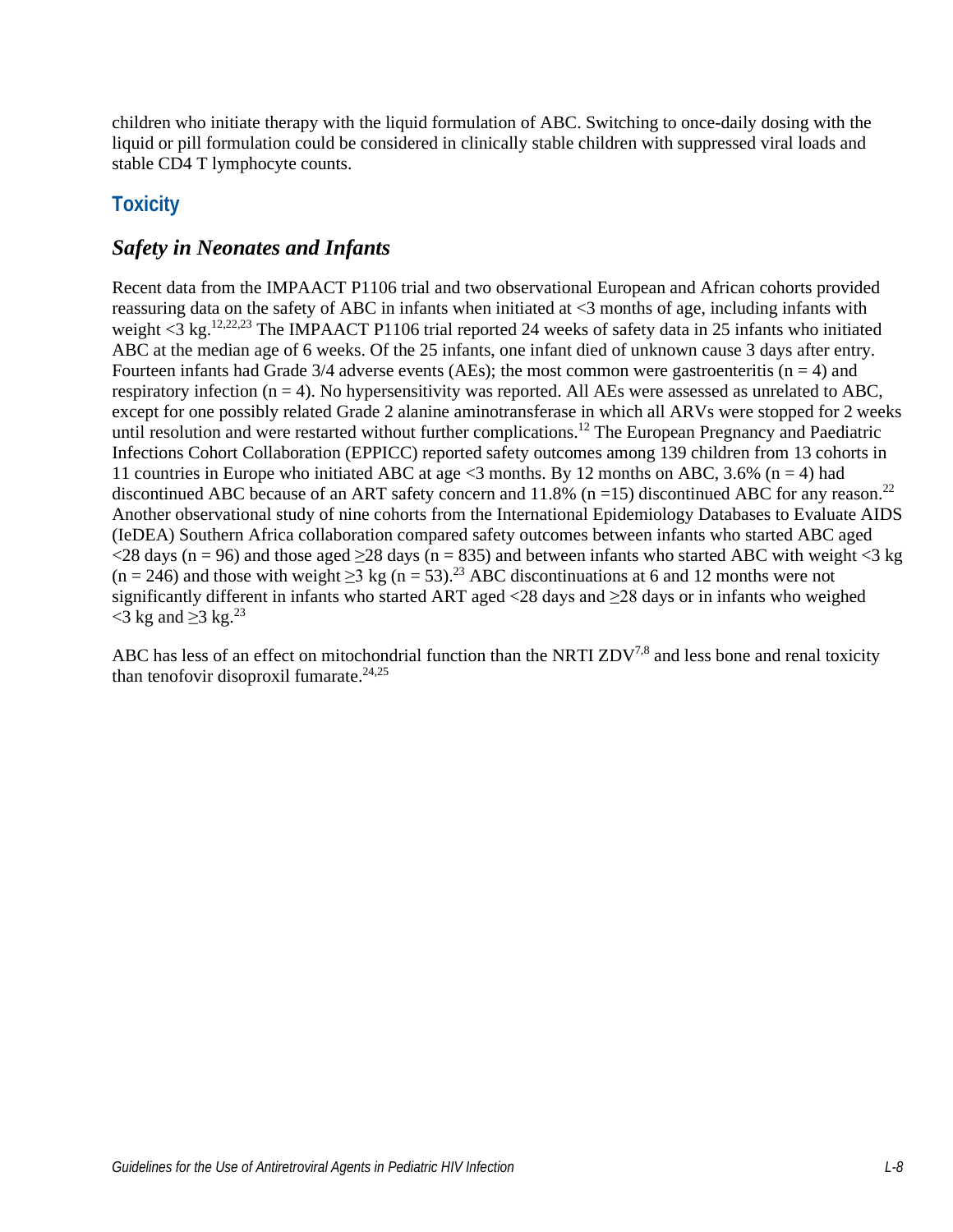### **References**

- <span id="page-7-0"></span>1. Waters LJ, Moyle G, Bonora S, et al. Abacavir plasma pharmacokinetics in the absence and presence of atazanavir/ritonavir or lopinavir/ritonavir and vice versa in HIV-infected patients. *Antivir Ther*. 2007;12(5):825-830. Available at: [http://www.ncbi.nlm.nih.gov/pubmed/17713166.](http://www.ncbi.nlm.nih.gov/pubmed/17713166)
- 2. Pruvost A, Negredo E, Theodoro F, et al. Pilot pharmacokinetic study of human immunodeficiency virus-infected patients receiving tenofovir disoproxil fumarate (TDF): investigation of systemic and intracellular interactions between TDF and abacavir, lamivudine, or lopinavir-ritonavir. *Antimicrob Agents Chemother*. 2009;53(5):1937-1943. Available at: [http://www.ncbi.nlm.nih.gov/pubmed/19273671.](http://www.ncbi.nlm.nih.gov/pubmed/19273671)
- 3. Jackson A, Moyle G, Dickinson L, et al. Pharmacokinetics of abacavir and its anabolite carbovir triphosphate without and with darunavir/ritonavir or raltegravir in HIV-infected subjects. *Antivir Ther*. 2012;17(1):19-24. Available at: [http://www.ncbi.nlm.nih.gov/pubmed/22267465.](http://www.ncbi.nlm.nih.gov/pubmed/22267465)
- <span id="page-7-1"></span>4. Abacavir (Ziagen) [package insert]. Food and Drug Administration. 2020. Available at: [https://www.accessdata.fda.gov/drugsatfda\\_docs/label/2020/020977s035,020978s038lbl.pdf.](https://www.accessdata.fda.gov/drugsatfda_docs/label/2020/020977s035,020978s038lbl.pdf)
- <span id="page-7-2"></span>5. Adkison K, Wolstenholme A, Lou Y, et al. Effect of sorbitol on the pharmacokinetic profile of lamivudine oral solution in adults: an open-label, randomized study. *Clin Pharmacol Ther*. 2018;103(3):402-408. Available at: [https://www.ncbi.nlm.nih.gov/pubmed/29150845.](https://www.ncbi.nlm.nih.gov/pubmed/29150845)
- <span id="page-7-3"></span>6. Frigati LJ, Jao J, Mahtab S, et al. Insulin resistance in South African youth living with perinatally acquired HIV receiving antiretroviral therapy. *AIDS Res Hum Retroviruses*. 2019;35(1):56-62. Available at: [https://www.ncbi.nlm.nih.gov/pubmed/30156434.](https://www.ncbi.nlm.nih.gov/pubmed/30156434)
- <span id="page-7-4"></span>7. Paediatric European Network for Treatment of AIDS (PENTA). Comparison of dual nucleosideanalogue reverse-transcriptase inhibitor regimens with and without nelfinavir in children with HIV-1 who have not previously been treated: the PENTA 5 randomised trial. *Lancet*. 2002;359(9308):733-740. Available at: [https://www.ncbi.nlm.nih.gov/pubmed/11888583.](https://www.ncbi.nlm.nih.gov/pubmed/11888583)
- <span id="page-7-5"></span>8. Green H, Gibb DM, Walker AS, et al. Lamivudine/abacavir maintains virological superiority over zidovudine/lamivudine and zidovudine/abacavir beyond 5 years in children. *AIDS*. 2007;21(8):947-955. Available at: [http://www.ncbi.nlm.nih.gov/pubmed/17457088.](http://www.ncbi.nlm.nih.gov/pubmed/17457088)
- 9. Adetokunboh OO, Schoonees A, Balogun TA, Wiysonge CS. Efficacy and safety of abacavircontaining combination antiretroviral therapy as first-line treatment of HIV infected children and adolescents: a systematic review and meta-analysis. *BMC Infect Dis*. 2015;15:469. Available at: [http://www.ncbi.nlm.nih.gov/pubmed/26502899.](http://www.ncbi.nlm.nih.gov/pubmed/26502899)
- 10. Mulenga V, Musiime V, Kekitiinwa A, et al. Abacavir, zidovudine, or stavudine as paediatric tablets for African HIV-infected children (CHAPAS-3): an open-label, parallel-group, randomised controlled trial. *Lancet Infect Dis*. 2016;16(2):169-179. Available at: [http://www.ncbi.nlm.nih.gov/pubmed/26481928.](http://www.ncbi.nlm.nih.gov/pubmed/26481928)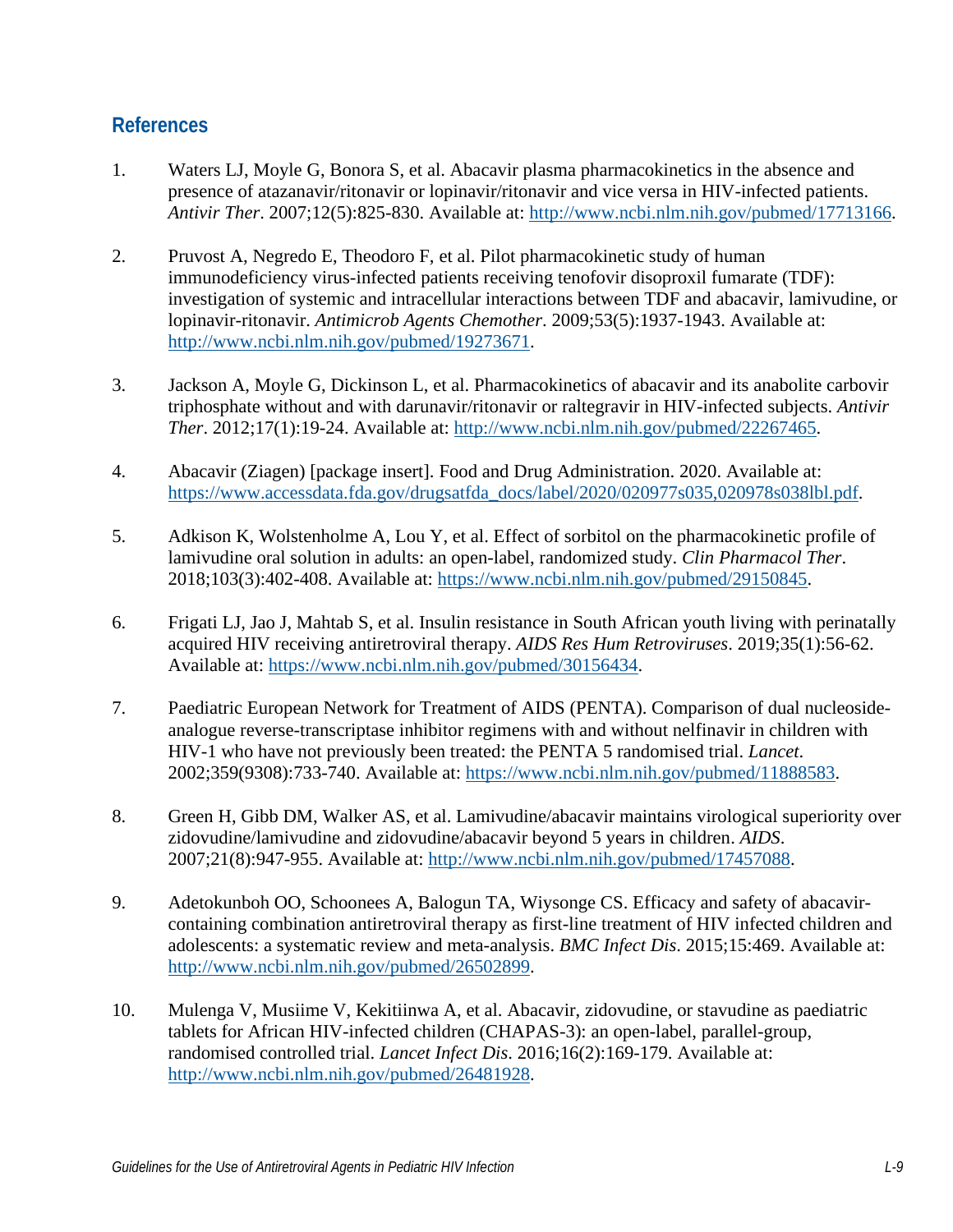- <span id="page-8-5"></span>11. Musiime V, Kasirye P, Naidoo-James B, et al. Once vs. twice-daily abacavir and lamivudine in African children. *AIDS*. 2016;30(11):1761-1770. Available at: [http://www.ncbi.nlm.nih.gov/pubmed/27064996.](http://www.ncbi.nlm.nih.gov/pubmed/27064996)
- <span id="page-8-0"></span>12. Cressey TR, Bekker A, Cababasay M, et al. Abacavir safety and pharmacokinetics in normal and low birth weight infants with HIV. Abstract#843. Presented at: Conference on Retroviruses and Opportunistic Infections; 2020. Boston, MA Available at: [https://www.croiconference.org/abstract/abacavir-safety-and-pharmacokinetics-in-normal-and](https://www.croiconference.org/abstract/abacavir-safety-and-pharmacokinetics-in-normal-and-low-birth-weight-infants-with-hiv/)[low-birth-weight-infants-with-hiv/.](https://www.croiconference.org/abstract/abacavir-safety-and-pharmacokinetics-in-normal-and-low-birth-weight-infants-with-hiv/)
- <span id="page-8-1"></span>13. Bekker A, Capparelli EV, Violari A, et al. Abacavir dosing in neonates from birth: a phramcokinetic analysis. Presented at: Conference on Retroviruses and Opportunistic Infections; 2021. Virtual Conference. Available at: [https://www.croiconference.org/abstract/abacavir-dosing](https://www.croiconference.org/abstract/abacavir-dosing-in-neonates-from-birth-a-pharmacokinetic-analysis/)[in-neonates-from-birth-a-pharmacokinetic-analysis/.](https://www.croiconference.org/abstract/abacavir-dosing-in-neonates-from-birth-a-pharmacokinetic-analysis/)
- <span id="page-8-2"></span>14. Consolidated guidelines on HIV prevention, testing, treatment, service delivery and monitoring: recommendations for a public health approach. [press release]. Geneva: World Health Organization; Licence: CC BY-NC-SA 3.0 IGO., 2021.
- <span id="page-8-3"></span>15. Sleasman JW, Robbins BL, Cross SJ, et al. Abacavir pharmacokinetics during chronic therapy in HIV-1-infected adolescents and young adults. *Clin Pharmacol Ther*. 2009;85(4):394-401. Available at: [http://www.ncbi.nlm.nih.gov/pubmed/19118380.](http://www.ncbi.nlm.nih.gov/pubmed/19118380)
- <span id="page-8-4"></span>16. LePrevost M, Green H, Flynn J, et al. Adherence and acceptability of once daily lamivudine and abacavir in human immunodeficiency virus type-1 infected children. *Pediatr Infect Dis J*. 2006;25(6):533-537. Available at: [http://www.ncbi.nlm.nih.gov/pubmed/16732152.](http://www.ncbi.nlm.nih.gov/pubmed/16732152)
- 17. Bergshoeff A, Burger D, Verweij C, et al. Plasma pharmacokinetics of once- versus twice-daily lamivudine and abacavir: simplification of combination treatment in HIV-1-infected children (PENTA-13). *Antivir Ther*. 2005;10(2):239-246. Available at: [http://www.ncbi.nlm.nih.gov/pubmed/15865218.](http://www.ncbi.nlm.nih.gov/pubmed/15865218)
- 18. Paediatric European Network for Treatment of AIDS. Pharmacokinetic study of once-daily versus twice-daily abacavir and lamivudine in HIV type-1-infected children aged 3-<36 months. *Antivir Ther*. 2010;15(3):297-305. Available at: [http://www.ncbi.nlm.nih.gov/pubmed/20516550.](http://www.ncbi.nlm.nih.gov/pubmed/20516550)
- 19. Musiime V, Kendall L, Bakeera-Kitaka S, et al. Pharmacokinetics and acceptability of onceversus twice-daily lamivudine and abacavir in HIV type-1-infected Ugandan children in the ARROW Trial. *Antivir Ther*. 2010;15(8):1115-1124. Available at: [http://www.ncbi.nlm.nih.gov/pubmed/21149918.](http://www.ncbi.nlm.nih.gov/pubmed/21149918)
- 20. Zhao W, Piana C, Danhof M, Burger D, Della Pasqua O, Jacqz-Aigrain E. Population pharmacokinetics of abacavir in infants, toddlers and children. *Br J Clin Pharmacol*. 2013;75(6):1525-1535. Available at: [https://www.ncbi.nlm.nih.gov/pubmed/23126277.](https://www.ncbi.nlm.nih.gov/pubmed/23126277)